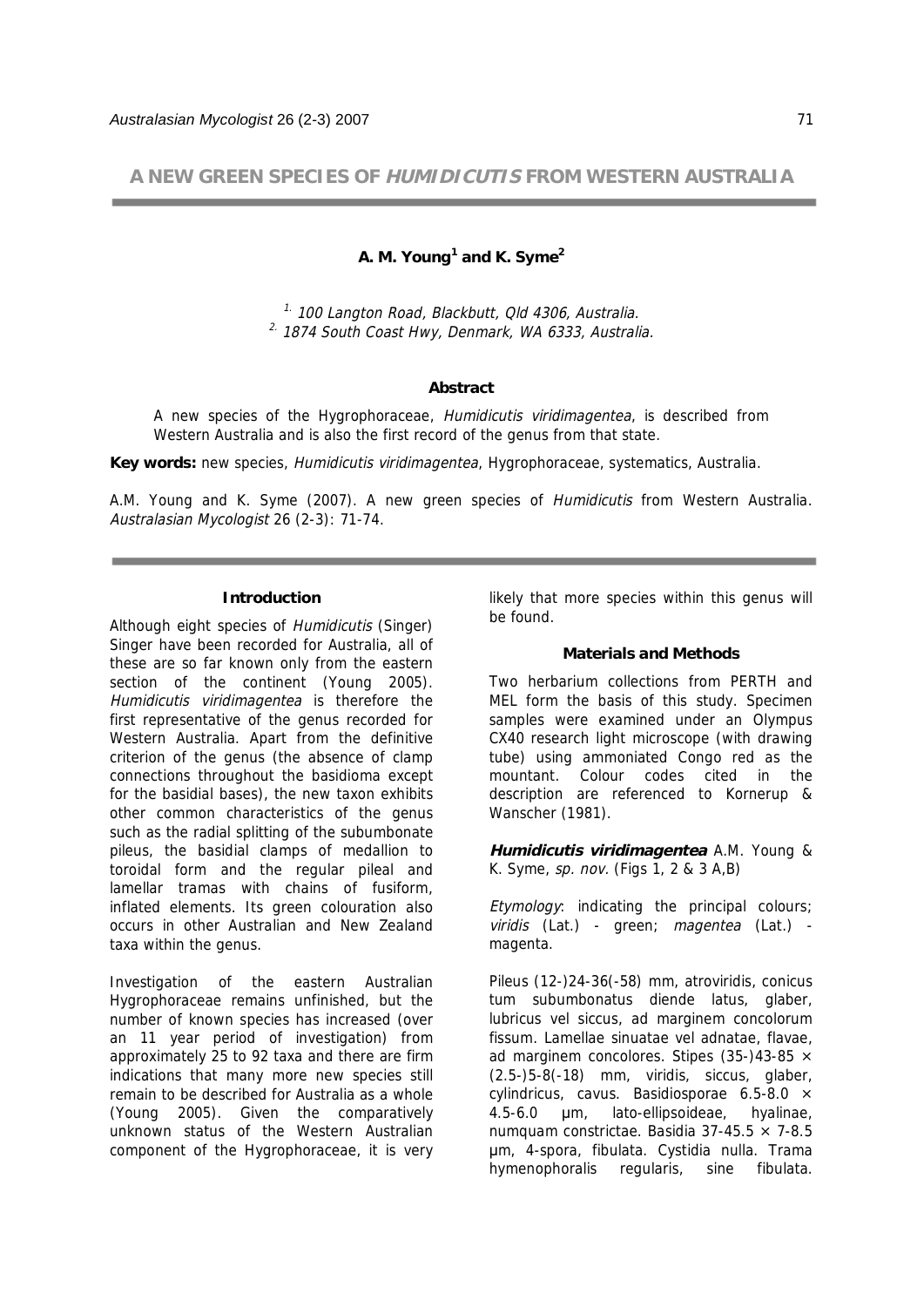

**Figure 1.** *Humidicutis viridimagentea* amongst moss and litter. The deep bottle green colour of the pileus is visible in the two specimens at the very centre of the image. © R. Robinson

Epicutis pilei ixocutem eformans. Gregaria vel caespitosa in musca.

Holotypus hic designatus: Western Australia. Denmark, 34°58'44"S 117°13'52"E, 8.vii.2001, K. Syme 1148/01, (holotypus PERTH 07477635; isotypes BRI AQ742004 and MEL 2300381).

Pileus (12-)24-36(-58) mm, at first deep green (27F5) drying to a lighter green (26E5) then developing areas of magenta colouration (12B6) which may be darker (11E6) at the centre, conical becoming broadly conical then near campanulate or subumbonate and finally plane, smooth becoming rimose, lightly lubricous but then rapidly dry, hygrophanous; margin concolorous, at first incurved, crenulate, often splitting. Pileal trama thin, concolourous with the pileal surface when moist but becoming white when dry. Lamellae sinuate or adnate with a small decurrent tooth, deep yellow (3A7-3B7), at times with greenish tints near pileal undersurface, subdistant, sometimes forking, occasionally with veins on the lamellar faces; margins concolourous and even. Stipe (35-)43-85 × (2.5-)5-8(-18) mm,

green (27D5-26D4) near the lamellae and extending downwards to about two thirds of the stipe length then becoming white towards the base, magenta tints appear in the green area with age and the white base may also become pinkish, smooth or sometimes with slight horizontal ridges, dry, hollow, cylindrical and may be either tapered or inflated towards the base. Spore print white.

Basidiospores 6.5-8.0 × 4.5-6.0 µm, mean 7.2  $\times$  4.9 µm, Q: 1.3-1.6, mean Q: 1.47, broadly ellipsoid, hyaline, smooth, often with large inclusion, constrictions absent. Basidia 37-45.5  $\times$  7-8.5 µm, mean 40.3  $\times$  7.8 µm, Q: 4.6-5.9, mean Q: 5.15, 4-spored, clamp connections present of medallion form and frequently toroidal. Cystidia absent. Hymenophoral trama regular, composed of thin-walled, hyaline, cylindrical to fusiform, inflated, septate hyphal elements  $40-130 \times 5-25 \mu m$ , clamp connections absent. Pileipellis a weak ixocutis composed of thin-walled, hyaline, cylindrical, septate hyphae 2-4 um diam., clamp connections absent. Stipitipellis a cutis composed of thin-walled, hyaline, cylindrical,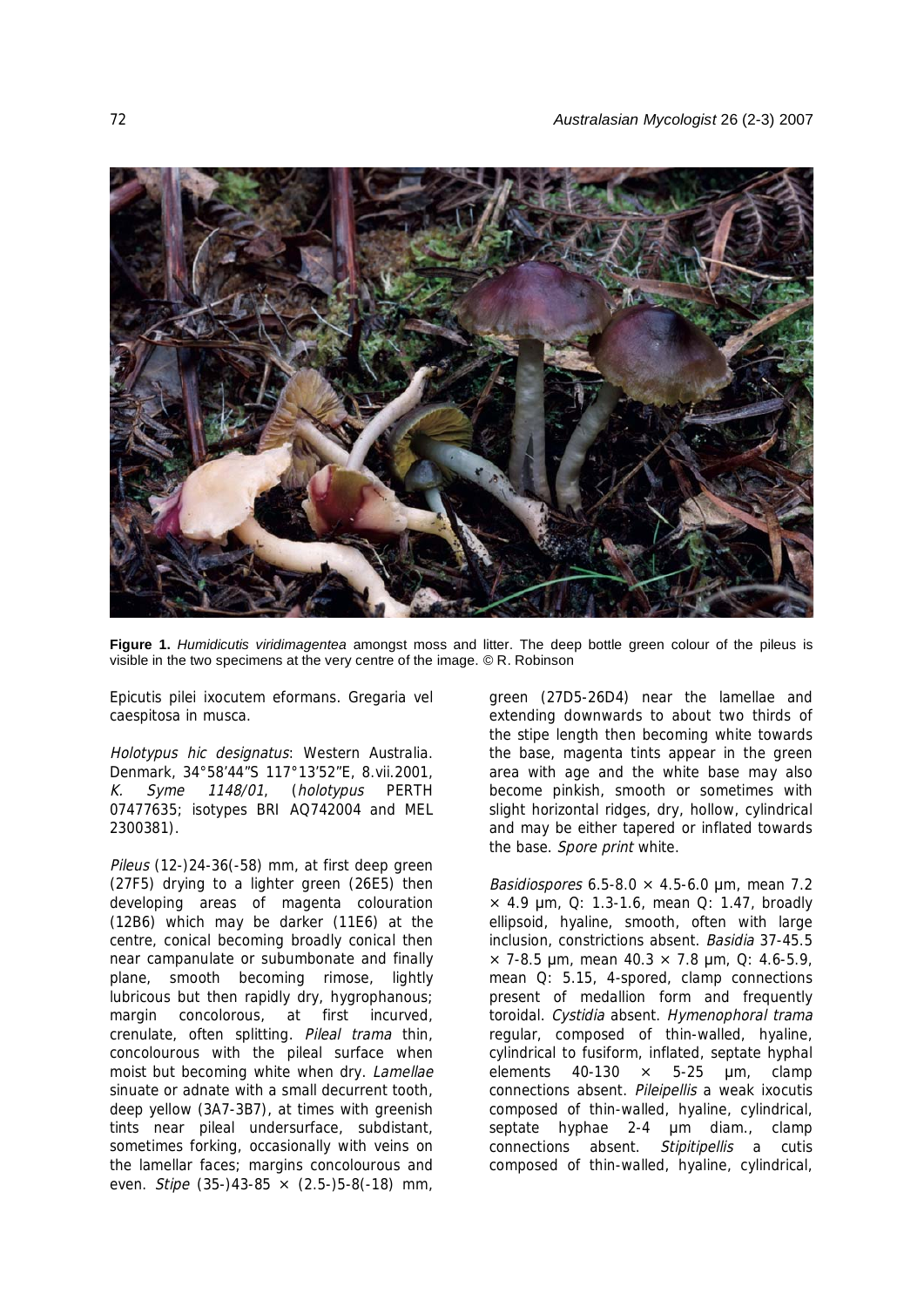

**Figure 2.** *Humidicutis viridimagentea* habit sketch. Scale bar  $= 1$  cm. © K. Syme

**Figure 3.** *Humidicutis viridimagentea*. A, basidiospores showing clear inclusions; B, basidia from left to right displaying: a medallion clamp that has almost become toroidal, a fractured base resulting from disintegration of a toroidal clamp, and a basidium emerging directly from a horizontal hypha. Scale bars  $= 10$ um.

septate hyphae 1-2 um diam., clamp connections absent.

Habitat: Amongst moss underneath bracken (Pteridium esculentum) in eucalypt woodland (Eucalyptus patens, Agonis flexuosa); gregarious and occasionally caespitose.

Other material: Western Australia. Denmark. 34°58'44"S 117°13'52"E, 9.vi.2004, K. Syme 1335/04, (MEL 2279341).

Remarks: Humidicutis viridimagentea is similar to other green coloured Australasian taxa in the genus but differs in its very distinctive magenta coloration. There are two similar New Zealand taxa. Humidicutis luteovirens (E. Horak) E. Horak is at first green with yellow lamellae, however the entire basidioma slowly changes to yellow with age; and H. multicolor (Berk. & Broome) E. Horak has olive green lamellae which slowly change to lilac or blue and slightly smaller spores  $(5.5-7.0 \times 4.5-5.0$ m) (Horak 1990). Three known Australian taxa also possess green pilei, however